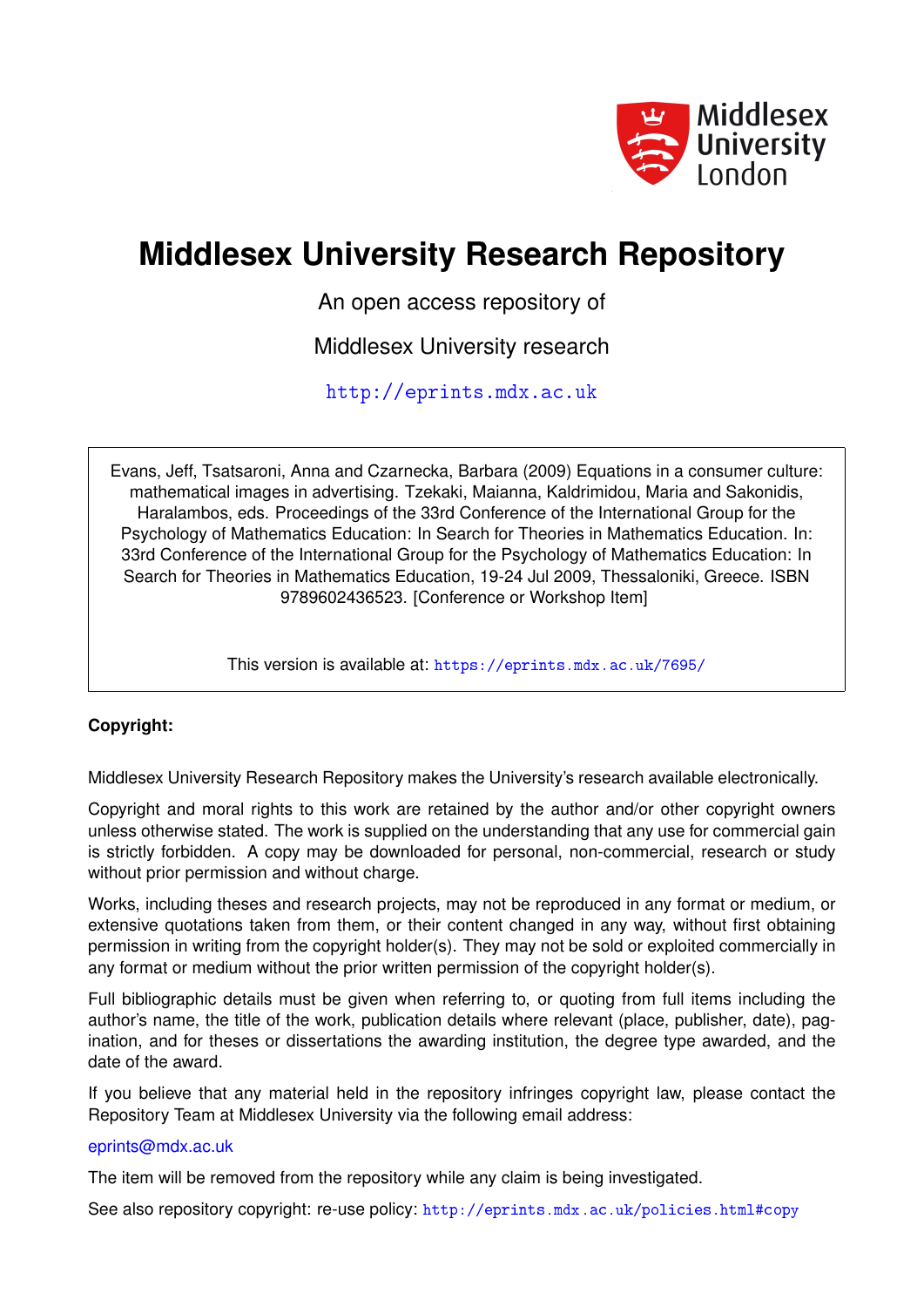# **EQUATIONS IN A CONSUMER CULTURE: MATHEMATICAL IMAGES IN ADVERTISING**

Jeff Evans\* Anna Tsatsaroni\*\* Barbara Czarnecka\*

\*Middlesex University, London, UK \*\*University of the Peloponnese, Corinth, Greece

*Affect energises the learning and use of mathematics; a key influence comes from the images of mathematics available in society. We sought advertisements containing such 'images' (e.g. mathematical expressions, equations or graphs) in 1600 editions of UK newspapers, over two recent three-month periods. We found that 4.7% of editions included a 'mathematical' advert, compared with 1.7% found in the pilot for 1994-2003. This supports the idea that mathematical images are being used more in advertising, paralleling the increase observed anecdotally in films. The incidence varied from 8.2% among the 'quality' papers, to 2.3% in mid-market, to 0.6% among the 'populars', suggesting a correlation with the social class of the readership.* 

# **INTRODUCTION**

Despite traditionally being considered to be 'invisible', mathematics has recently seemed to be 'everywhere', as a theme in Hollywood movies, as a basis for works of art, and in equations purporting to explain all aspects of human experience (e.g. Goldacre, 2008). We are interested in how the availability of different types of image of mathematics in various cultural outlets have effects on people's attitudes and emotions towards mathematics (Evans *et al.*, 2007; Mendick *et al.,* 2007). This second phase of this ongoing project built on a pilot study, which searched for adverts including a 'mathematical image' in a 'light sample' of 543 newspaper editions (sampled over the years 1994-2003, from three 'quality' titles, one midmarket and two 'populars'). We thus examined a much more representative sample of newspapers than in the pilot, to study differences among different categories of newspaper, which in the UK are related to social class profiles of the readership.

# **THEORETICAL BASES**

Gail FitzSimons (2002) sees the *public images* of mathematics as "created and reflected both in the cognitive and affective domain and concern[ing], *inter alia*, knowledge, values, beliefs, attitudes, and emotions". She argues that

a very strong influence on the public image of mathematics comes from the experience of formal mathematics education … [and] other influences such as stereotypes reinforced by popular media, or personal expectations conveyed explicitly and implicitly by significant others such as peers and close relatives. (2002, pp. 43-45)

For these reasons, the public images of *mathematics* and the images of *mathematics education* are exceedingly difficult to disentangle.

Our theoretical approach uses discursive perspectives (see Evans, Morgan & Tsatsaroni, 2006), drawing on work on pedagogic discourse in the sociology of

2009. In Tzekaki, M., Kaldrimidou, M. & Sakonidis, C. (Eds.). *Proceedings of the 33rd Conference of the International Group for the Psychology of Mathematics Education*, Vol. 1, pp. **XXX-YYY**. Thessaloniki, Greece: PME. 1-1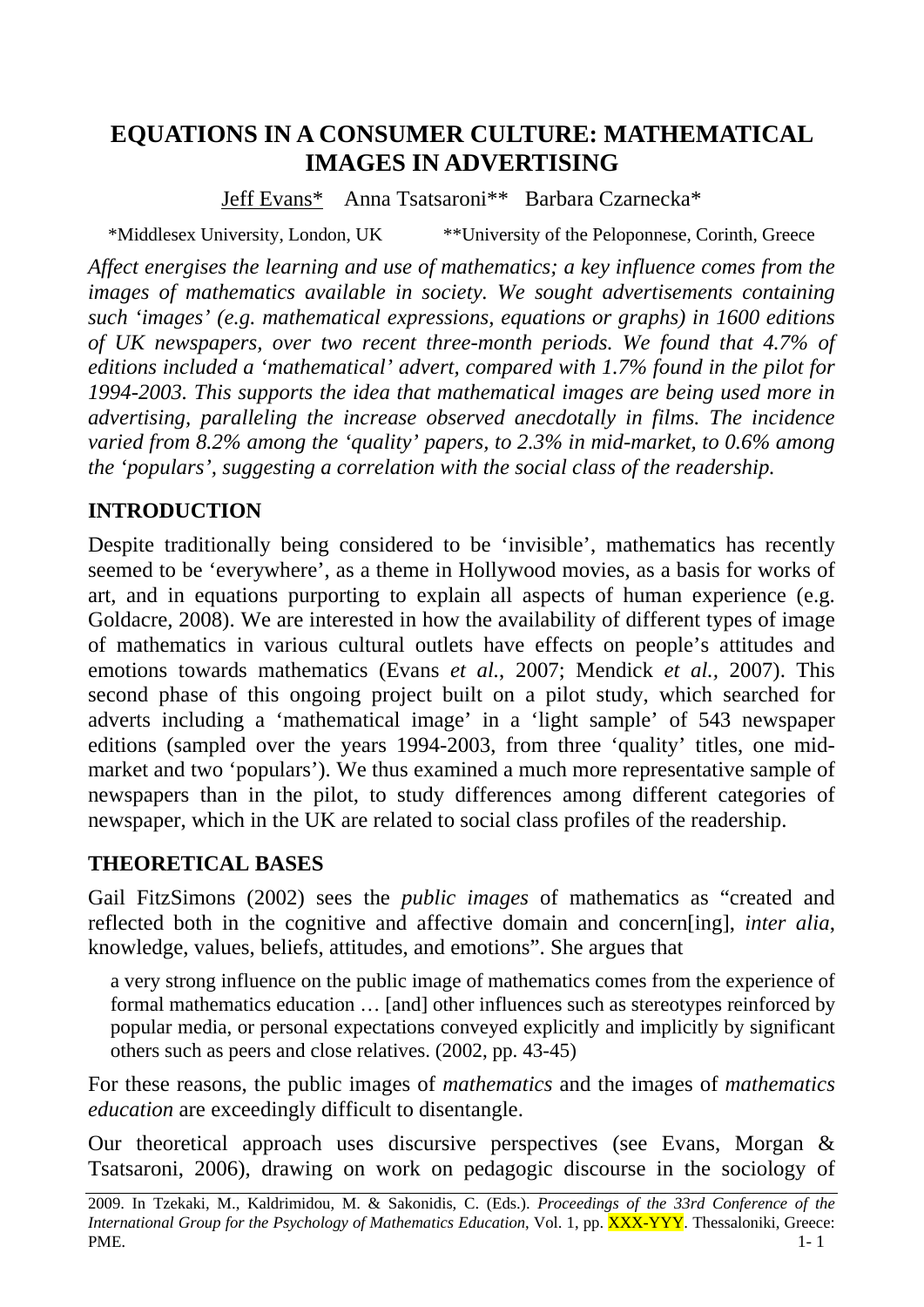education (Bernstein, 2000), and on advertising (e.g. Williamson, 1978). Williamson argues that adverts refer outside of themselves and draw meanings from one or more *referent systems*, such as mathematics or other types of high-status knowledge. Bernstein's sociological theory provides the key concept of recontextualisation in understanding the construction of discourse. Pedagogic discourse is created through social processes involving selection, repositioning and refocusing of elements drawn from knowledge producing discourses. These processes entail transformations of these elements and changes in social relations. Therefore, like official pedagogic discourses, media discourses regulate the construction and reconstruction of identities and subjectivities: agencies (and agents) of symbolic control, such as advertising companies, are "concerned with the regulation of social relationships, consciousness, disposition and desire" (Bernstein, 2001, p. 21). In Bernstein's theory the pedagogic discourse assumes priority over 'unofficial' (or non-state, e.g., media) institutions and their discourses in the cultural field. However, a poststructuralist reflection on Bernstein's notion of discourse (Delamont & Atkinson, 2007) recommends greater consideration of the interconnections – and the boundaries – between the wider cultural field and the field of education.

Bernstein's brief analysis of media discourses provides insights relevant to advertising as well. First, *cultural productions*, whether oral communications in the classroom, textbooks, syllabuses, advertisements or films, are the means by which power relations translate into discourse and discourse into power – through classification and framing. Both concepts utilise the idea of boundary pointing to the importance of describing changes in its strength in the processes of recontextualisation through which (pedagogic) discourse is constructed, and enacted. Second, contrary to pedagogic discourses that form more durable pedagogical relations, media and other cultural representations contain a range of discourses that are segmentally organised, and aim to maintain, develop or change an audience niche (Bernstein, 2000, Ch. 11). Due to their segmental organisation, we cannot expect a strong, or even indirect, control over the context, social relations and motivations of the receivers/consumers of media discourses. Bernstein calls such cultural forms *quasi-pedagogic discourses*, thus indicating that they entail some form of pedagogic (i.e. social) regulation, irrespective of the ways in which messages are acquired.

Thus the problem of the kind of mathematical pedagogic identity created in formal schooling – clearly important to mathematics education researchers – would benefit from detailed empirical work on changes in the field of cultural (re)production.

## **RESEARCH QUESTIONS**

We start from the idea that cultural representations, in particular advertisements, may play a major role in reinforcing (or challenging) long-term public images of mathematics, thereby reproducing or disturbing dominant social and educational discourses. In particular, our hypothesis is that the modes of communication created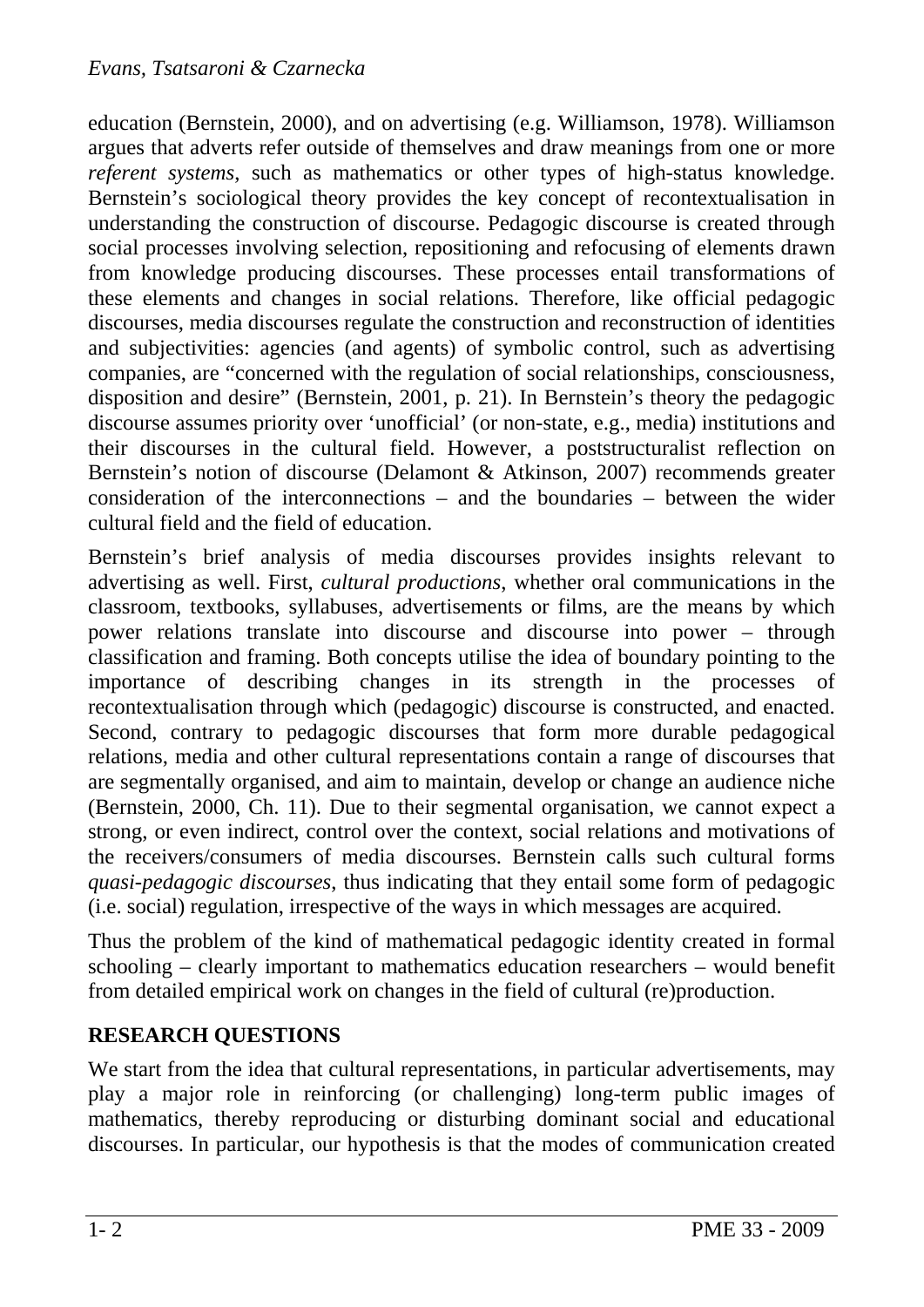by the organization of advertising texts may work to distribute differentially forms of consciousness, identity and desire. Thus, the following set of research questions:

RQ1 To what extent – and in what ways – do advertisements use mathematics as a resource to construct their messages?

RQ2 What kind of images of mathematics, people doing mathematics, and/or teachers of mathematics can be identified in our sample of advertisements?

RQ3 How are readers / consumers affected by advertisements depicting mathematics / mathematicians? That is, how are they constructed by discourse as able to learn, or as knowledgeable or not, in mathematics? And how may this vary according to social position (e.g. class, gender, age group, general vs. specialised reader)?

# **METHODOLOGY**

UK national newspapers are divided into 'quality', 'mid-market', and 'popular' papers, on the basis of their traditional styles of presentation and level of reporting and commentary – and their consequent attraction of readers from different social classes. We sampled four of the five 'quality' papers in the UK (*Daily Telegraph*, *Financial Times*, *The Guardian*, *The Times*), two mid-market papers (*Daily Express, Daily Mail*), and three 'populars' (*Daily Mirror, Daily Star, The Sun*). We selected two three month periods, Sept. – Nov. 2006, and Jan. – March 2008 for all papers (normally including the Sunday editions), except for *The Guardian / Observer*, where we also examined an intermediate period (July – Sept. 2007).

As indicators of a 'mathematical image', the following key words were used: mathematics, maths, mathematicians, geometry, geometrician, algebra, science/scientist, calculations, sums, equation/s, number/s, calculation/s (or related terms); and the name or picture of a prominent mathematician (such as Einstein, Stephen Hawking). Or a mathematical expression, equation, formula, or graph.

# **RESULTS**

Here we examine each of the Research Questions in turn.

*RQ1 To what extent – and in what ways – do advertisements use (images of) mathematics as a resource to construct their messages*?

For each of the nine papers, we examined between 150 and 185 editions, with the exception of *The Guardian / Observer* (see above); see Table 1. The overall 'success rate' (the number of adverts found, divided by the number of editions) at 4.7%, is about three times as high as in the Phase 1 pilot (1.7%), when we examined over 500 editions from six newspapers (Evans *et al*., 2007). Part of this increase may be due to the more representative corpus we examined in Phase 2, but we consider that the increase also reflects the greater use of adverts containing mathematical images in the period 2006 to the present, compared with the earlier period, 1994-2003. We have argued, in considering media and culture more generally, that there has developed, over recent years a greater sensitivity to the meaning of mathematics as an indicator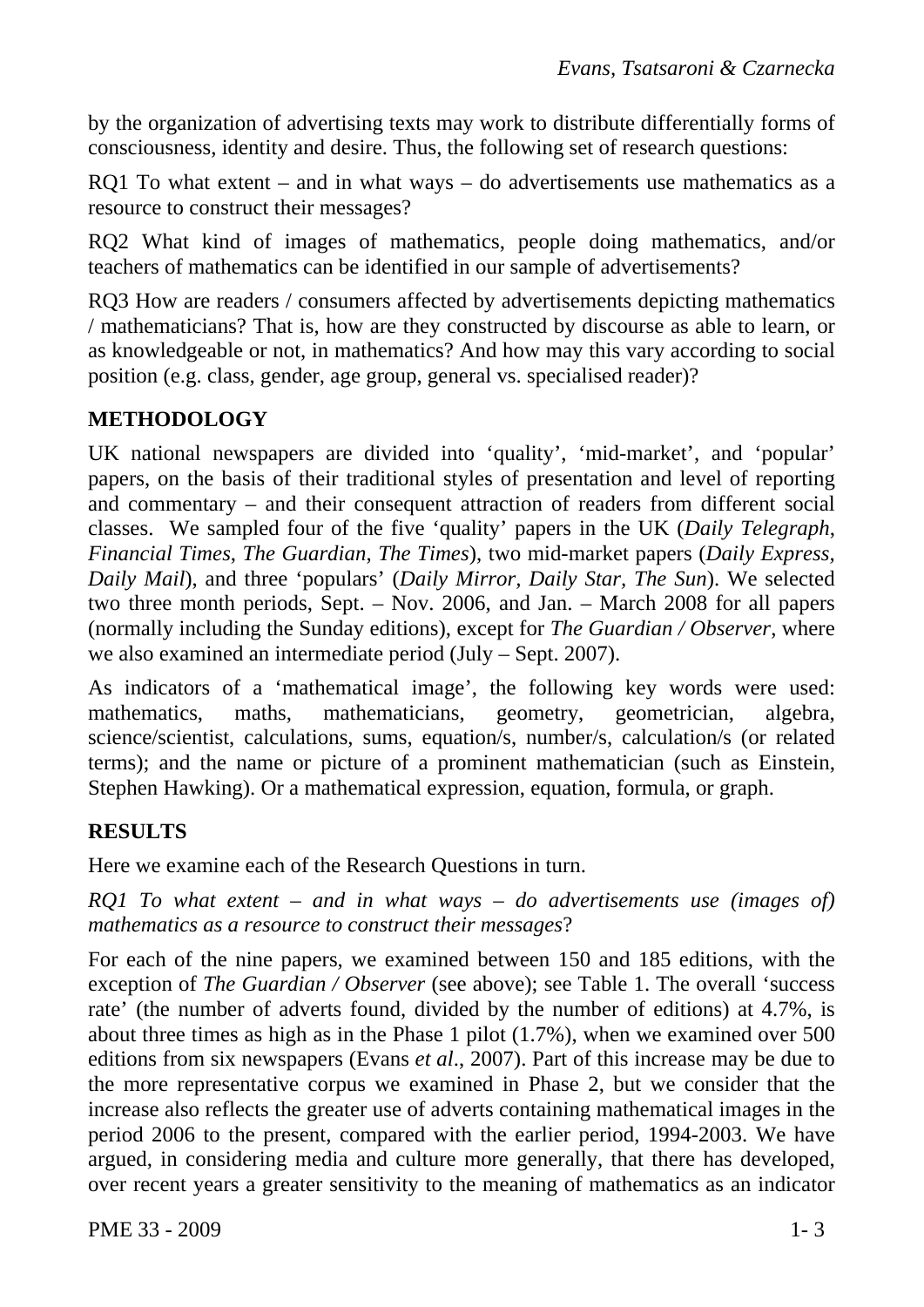#### *Evans, Tsatsaroni & Czarnecka*

of scientificity and reliability, and a greater interest in representations of mathematics, and of people doing mathematics, also evident for instance in film production (Evans *et al*., 2007). Nevertheless, there is a fair amount of variation over the two time periods of Phase 2, with the success rate apparently decreasing from autumn 2006 to winter (Jan.-Mar.) 2008. Some newspapers (three) have seen their success rates rise between the two periods, and others (five) have fallen.

When we group the titles into the three types of newspaper, there is the expected difference in success rates. This is shown in Table 1.

| Publication |          | No. of $\vert$ No. of $\vert$ | 'Success | 'Success |
|-------------|----------|-------------------------------|----------|----------|
| type        | editions | adverts                       | rate'    | rate'%   |
| Quality     | 790      | 65                            | 0.082    | 8.2%     |
| Mid-market  | 344      | 8                             | 0.023    | 2.3%     |
| Popular     | 475      | 3                             | 0.006    | 0.6%     |
| Total       | 1609     | 76                            | 0.047    | 4.7%     |

Table 1. **'**Success rates' (incidence of 'mathematical adverts') by newspaper type.

To address the question of how advertisements use mathematics as a resource to construct their messages, we go on to RQ2.

*RQ2 What kind of images of mathematics, people doing mathematics, and/or teachers of mathematics can be identified in our sample of advertisements*?

We classified each of the adverts, according the main image of mathematics used in it. Since a number of the 76 adverts found in our sampling were 'repeats' (in different newspapers), now we have only 56 distinct adverts, not 76 instances; see Table 2.

| Type of mathematics           | No. of adverts | $\frac{0}{0}$     |
|-------------------------------|----------------|-------------------|
| Use of key words              | 8              | 14.3              |
| Name/picture of mathematician | 0              | $\mathbf{\Omega}$ |
| Numbers, figures              | 4              | 7.1               |
| Squares, powers etc.          | 8              | 14.3              |
| Charts, graphs                | 17             | 30.4              |
| Simple equations              | 13             | 23.2              |
| More complex equations        | 3              | 5.4               |
| Other                         | 3              | 5.4               |
| Total                         | 56             | 100               |

Table 2. Type of mathematics used in the set of distinct advertisements  $(n = 56)$ .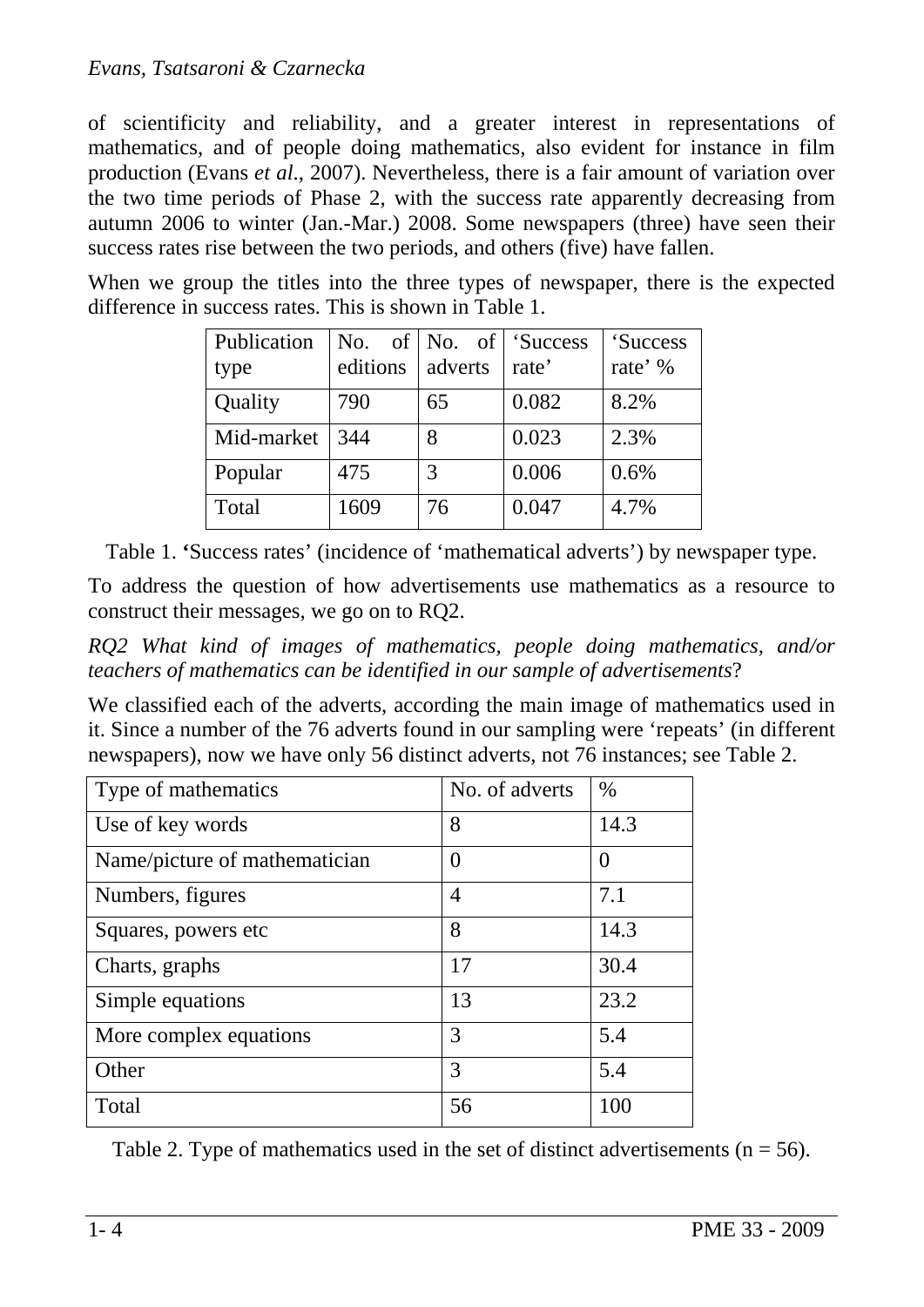Here we see that simple uses of keywords, such as 'mathematical', and slogans like 'Do the maths' accounted for almost 15% of the types of mathematics used. Adverts reporting simple numbers (e.g. "9 ½ / 10 for student satisfaction. No other university scored higher.") or measurements accounted for half that number, though this category did include one advert for a bank, where a face was constructed rather appealingly from numerals (RB34, Quality, Jan.'08). Adverts using simple equations (including formulas and mathematical expressions) accounted for a second 25%. Adverts using charts and graphs accounted for 30%: only 4 of 17 of these presented real data, while the rest used fabricated data, often 'playfully', in their message; moreover, almost all could also be considered as simple, with the exception of one advert for an asset management firm which arguably uses a parabola in a thoughtprovoking way (RB49, Quality, Mar.'08). Thus, even considering the adverts using squares and powers (almost 15%, and more complex equations and other uses  $(5.4\%$ ) each) as more challenging for the reader, around  $\frac{3}{4}$  of the adverts use very simple mathematics indeed. We discuss the adverts using equations in more detail below.

Given the strong social class stratification in UK newspapers, we consider differences in the types of mathematics used for different types of newspapers; see Table 2a.

| Newspaper type |                  |              | Mid-mkt/Pop.     | Quality      | Total        |
|----------------|------------------|--------------|------------------|--------------|--------------|
| Type           | Use of key words | Count $(\%)$ | $2(25.0\%)$      | 6(12.5%)     | 8 (14.3%)    |
| of             | Numbers, figures | Count $(\%)$ | $1(12.5\%)$      | $3(6.3\%)$   | $4(7.1\%)$   |
| math           | Squares, powers  | Count $(\%)$ | $\overline{0}$   | $8(16.7\%)$  | 8 (14.3%)    |
| used           | Charts, graphs   | Count $(\%)$ | $1(12.5\%)$      | $16(33.3\%)$ | $17(30.4\%)$ |
|                | Simple equations | Count $(\%)$ | 3(37.5%)         | $10(20.8\%)$ | 13 (23.2%)   |
|                | Complex equation | Count $(\%)$ | $1(12.5\%)$      | $2(4.2\%)$   | $3(5.4\%)$   |
|                | Other            | Count $(\%)$ | $\boldsymbol{0}$ | $3(6.3\%)$   | $3(5.4\%)$   |
| Total          |                  | Count $(\%)$ | $8(100.0\%)$     | 48 (100.0%)  | 56 (100.0%)  |

Table 2a. Crosstabulation of type of mathematics used by type of newspaper.

Because of the small numbers of 'mathematical' adverts found in the mid-market and popular papers, we consider the two types together. We note that 38% (3 of 8) of the adverts in mid-markets / populars use simple keywords or figures, compared with only 19% of qualities. There is a similar difference between the two groups in the use of *simple* equations. On the other hand, there is a greater use of charts in the 'qualities' (33% to 12.5%) and in the use of squares, powers, etc. (17% to none).

Thus adverts in the quality papers use a wider range of types of mathematics, and more demanding mathematics (charts & graphs, more complex equations).

At this point, we examine the 16 uses of 'equations', accounting for more than 25% of the adverts found. Most of these might more accurately be called 'formulae', since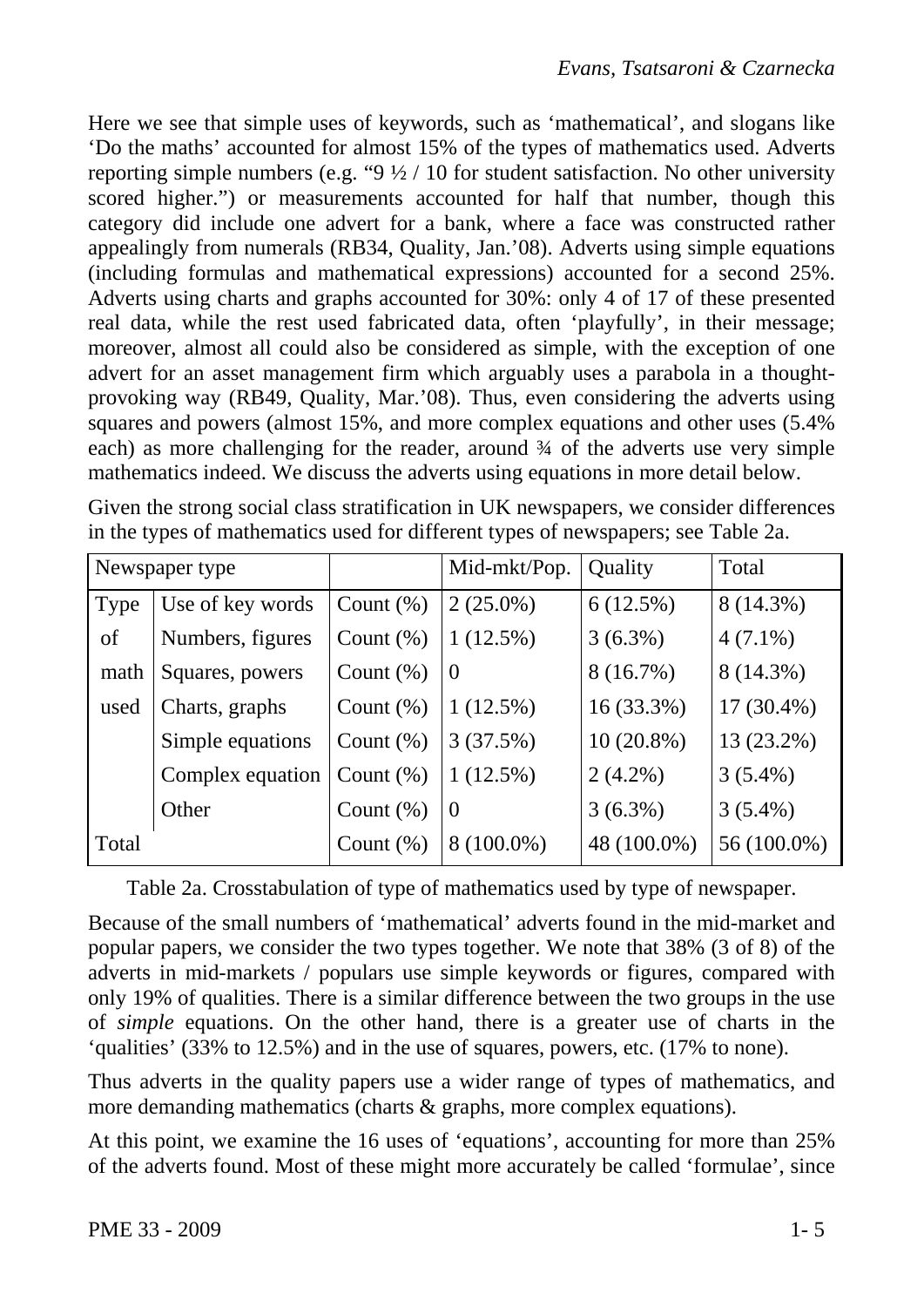they involve a 'mathematical' expression (the 'left-hand side') set equal to what the reader needs / needs to do, in order to obtain what is indicated on the 'right-hand side'. Sometimes the elements that are added are icons – e.g. Christmas gifts in a Woolworths advert (RB42, Popular, Nov.'06); sometimes they are words, or a mixture of words and figures – e.g. "40min +  $£199 = YOUR PERFECT$ MORTGAGE" (RB35, Quality, Nov. '06). 13 of the adverts fall roughly into this category, including 2 of the 3 'more complex' equations. There are at most two 'equations' which are even plausibly correct in mathematical terms: one simple equation which sums the prices of pieces of furniture that you could buy with a £5000 prize draw voucher from a shop (RB40, Quality, Mar.'08), and one more complex, which contains a formula for velocity ("Give him the Lift Off Rocket and who knows what he'll grow up to be", RB2, Mid-market, Nov.06). See also our analyses of the equations used in adverts from the pilot study (Evans et al., 2007).

*RQ3 How are readers / consumers affected by advertisements depicting mathematics / mathematicians? That is, how are they constructed by discourse as able to learn, or as knowledgeable or not, in mathematics? And how may this vary according to social position (e.g. class, gender, age group, general vs. specialised reader)*?

| <b>Newspaper</b>       | % Male readers | % ABC1 readers | 'Success rate' % |
|------------------------|----------------|----------------|------------------|
| The Times              | 58.2           | 89.0           | 7.3%             |
| The Guardian           | 55.7           | 91.7           | 5.8%             |
| <b>Financial Times</b> | 74.1           | 94.1           | 13.1%            |
| Daily Telegraph        | 55.7           | 86.0           | 5.9%             |
| Daily Express          | 51.3           | 60.8           | 2.3%             |
| Daily Mail             | 47.8           | 65.4           | 2.3%             |
| Daily Star             | 70.5           | 32.0           | 0.6%             |
| Daily Mirror           | 52.8           | 41.9           | 1.3%             |
| The Sun                | 56.8           | 36.8           | 0.0%             |
| <b>Total</b>           |                |                |                  |

Table 3: 'Success rates' for newspapers, by gender and social class of readership. *Source*: Readership data from the National Readership Survey Oct.-Nov. 2007

To address this question, various types of evidence are being produced by the present project: readings of the 'semiotics' of advertisement(s) as text, aiming to draw out the discourses that underpin them (cf. Evans *et al*., 2007); and interviews with 'typical' readers, asking for 'reactions' to particular adverts in terms of 'how it makes you feel'. Here we can begin with RQ3 by noting any relationship between the demographic characteristics of the readership of the newspapers studied and the incidence of adverts' containing 'mathematical images' during our time periods.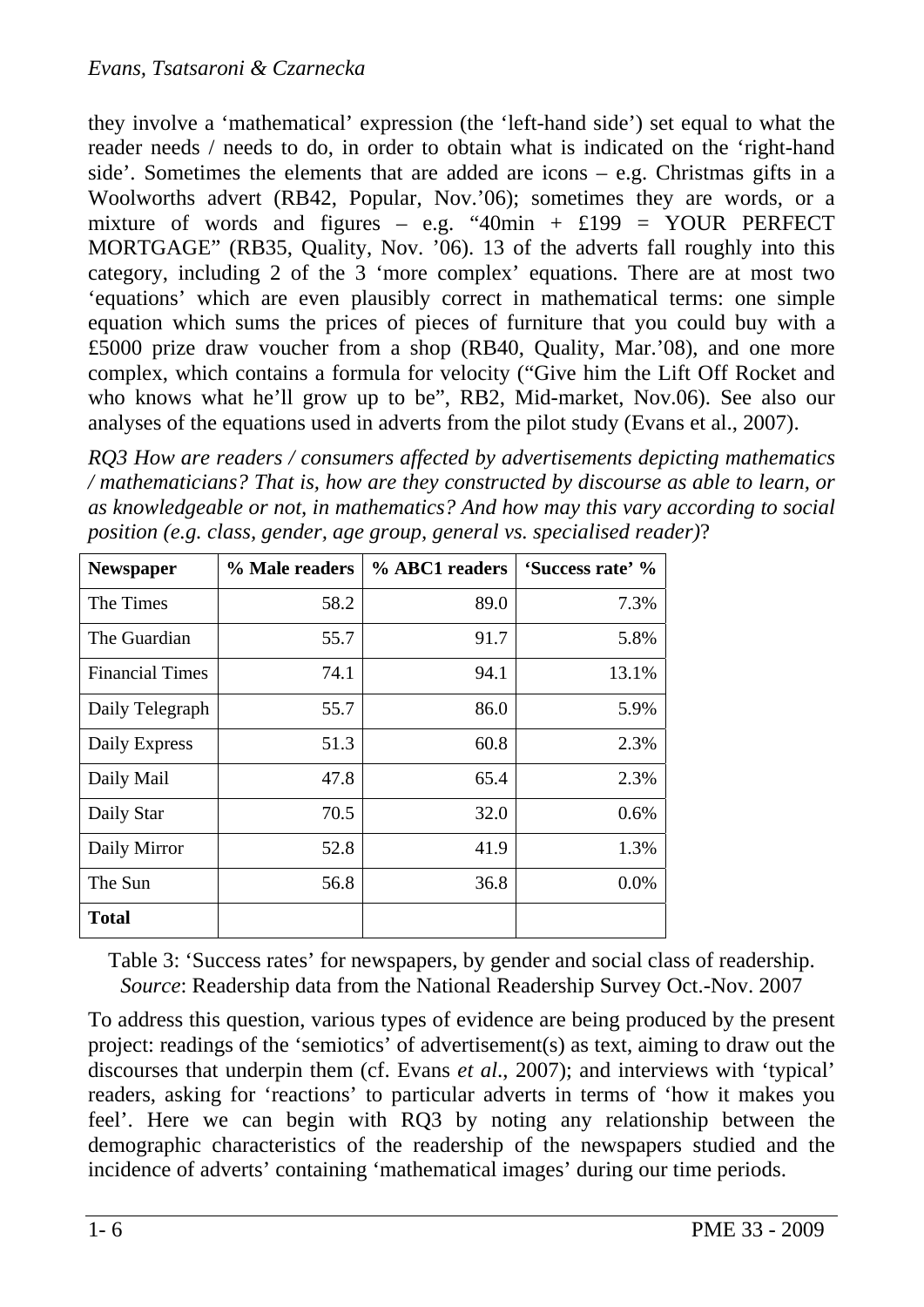Table 3 shows a clear stratification of the nine newspapers into three familiar groups – 'qualities', mid-market and 'populars' – according to the percentage of ABC or 'middle-class' readers. And there is a clear correlation between category of newspaper and 'success rate' (which can be seen even more simply in Table 1 above). At first, there does not appear to be a strong relationship between gender of readership and 'success rate': the two newspapers with the highest proportion of male readers are the *FT* and the *Star*, and they have very different 'success rates', but when we look more closely (or check the scatterplot of success rate and % male readers), we see that the *Star* can be considered an 'outlier'.

Now, the correlation coefficient of success rate and % ABC1 readers is 0.862 (p<.001, highly significant) and the correlation of success rate and % male readers is 0.493, p<.089, not quite borderline significance). But the partial correlation of success rate and % male readers, controlling for % ABC1 readers, is 0.850 (p<.008, again highly significant).

Thus we can conclude that both the % of ABC1 readers and the % of male readers of a newspaper make a statistically significant contribution to 'predicting' the incidence of adverts containing mathematical images in newspapers.

# **CONCLUSIONS**

In this phase of the research, we found a much higher incidence of mathematical images in advertisements during 2006-08 (a 4.7% 'success rate'), than in the pilot phase (1.7%, using very light sampling during 1994-2003). There was a much higher success rate in 'quality' newspapers, compared with mid-market or 'popular' ones, showing a strong correlation with the percentage of ABC1 (middle class) readers, and also with the percentage of male readers (controlling for social class of readership). Nevertheless, the images of mathematics offered by the advertisements were for the most part simplistic, and hence impoverished, for all – and the range of images offered was more restricted in the popular and mid-market papers, as compared with the quality papers. Thus, we might agree with other researchers that mathematics suffers from 'low visibility' – but to different degrees across different social groups.

Our evaluation of the level of mathematical demand made on the reader by these adverts raises questions about the value of using such means as resources in the mathematics classroom. Nonetheless, some of the adverts might be useful in two ways: first, in discussing the effectiveness of the adverts as adverts – and that of the mathematical images, including how they are or are not 'properly mathematical'; and second, in discussing how they might influence students' feelings about mathematics. More generally, however, both policy makers and researchers may have an interest in considering the extent to which cultural representations work to cancel out initiatives designed to improve the level of mathematical knowledge in the general population.

Relatedly, we note the emergence of a trend – supported by our evidence – whereby mathematics equations or formulae are recruited as global communication